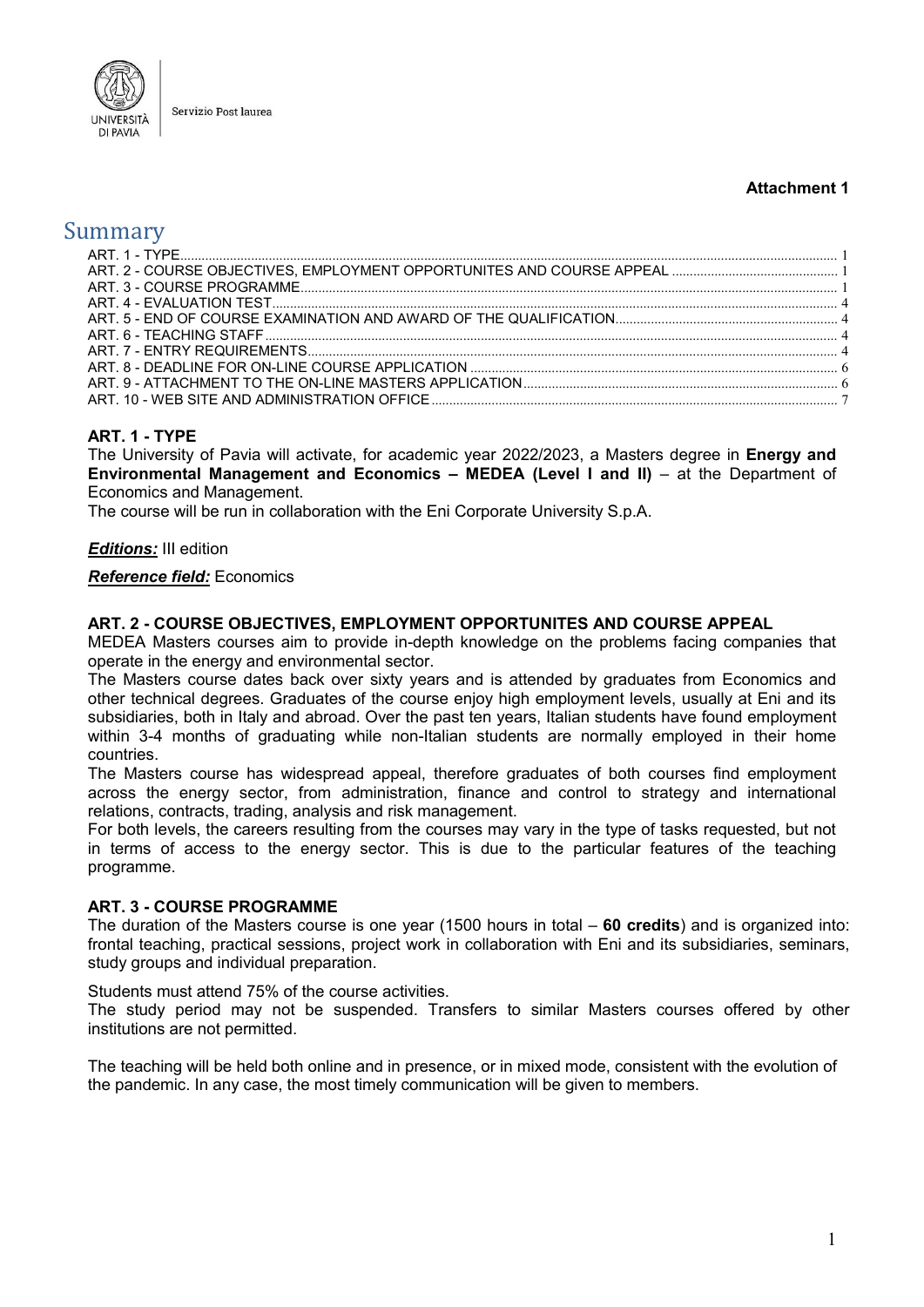

Servizio Post laurea

Level I course modules are organized as follows and will be taught in English:

| <b>Course/ Module</b>                              | <b>SSD</b>                              | Frontal teaching<br>hours | Individual study<br>hours | Total hours | Credits                        |
|----------------------------------------------------|-----------------------------------------|---------------------------|---------------------------|-------------|--------------------------------|
| <b>INTEGRATED COURSE: 1 ECONOMICS</b>              |                                         |                           |                           |             |                                |
| 1.1 ECONOMICS BASIC COURSE                         |                                         |                           |                           |             |                                |
| 1.2 BEHAVIORAL ECONOMICS AND GREEN NUDGES          | SEC <sub>S</sub><br>P/Q1                | 88                        | 187                       | 275         | 11                             |
| 1.3 HISTORY AND ECONOMICS                          |                                         |                           |                           |             |                                |
| 1.4 INDUSTRY 4.0 AND LOGISTICS                     |                                         |                           |                           |             |                                |
| <b>INTEGRATED COURSE: 2</b><br><b>ECONOMETRICS</b> |                                         |                           |                           |             |                                |
| 2.1 QUANTITATIVE METHODS FOR MANAGEMENT            | SECS-P/05<br>SECS-P/02                  |                           |                           |             |                                |
| 2.2 DATA ANALYSIS                                  |                                         | 88                        | 187                       | 275         | 11                             |
| 2.3 CODING                                         |                                         |                           |                           |             |                                |
| <b>INTEGRATED COURSE: 3 FINANCE</b>                |                                         |                           |                           |             |                                |
| 3.1 FINANCIAL ACCOUNTING                           |                                         |                           |                           |             |                                |
| 3.2 CORPORATE FINANCE AND ESG GOALS                |                                         |                           |                           | 275         | 11                             |
| 3.3 ENERGY CONTRACTS AND TRADING                   |                                         |                           | 88<br>187                 |             |                                |
| <b>3.4 PROJECT MANAGEMENT</b>                      | <b>SECS-S/06</b>                        |                           |                           |             |                                |
| 3.5 STRATEGIC MANAGEMENT                           |                                         |                           |                           |             |                                |
| <b>INTEGRATED COURSE: 4 ENERGY</b>                 |                                         |                           |                           |             |                                |
|                                                    |                                         |                           |                           |             |                                |
| <b>4.1 ENERGY ECONOMICS</b>                        |                                         |                           |                           |             |                                |
| 4.2 NATURAL RESOURCES AND RENEWABLE ENERGY         |                                         |                           |                           |             |                                |
| 4.3 GEOPOLITICS OF ENERGY AND THE ENVIRONMENT      | <b>SECS-P/06</b>                        | 88                        | 187                       | 275         | 11                             |
| <b>4.4 FIELD DEVELOPMENT STRATEGY</b>              |                                         |                           |                           |             |                                |
| 4.5 RENEWABLES AND ECONOMICS OF ELECTRICITY        |                                         |                           |                           |             |                                |
|                                                    | <b>INTEGRATED COURSE: 5 ENVIRONMENT</b> |                           |                           |             |                                |
| 5.1 ENERGY TRANSITION AND CLIMATE CHANGE ECONOMICS |                                         |                           |                           |             |                                |
| 5.2 SAFETY AND ENVIRONMENTAL PROTECTION            | SECS-P/06                               |                           |                           |             |                                |
|                                                    |                                         | 88                        | 187                       | 275         | 11                             |
| 5.3 SUSTAINABLE DEVELOPMENT                        |                                         |                           |                           |             |                                |
| 5.4 CIRCULAR ECONOMY                               |                                         |                           |                           |             |                                |
| Total hours partial                                |                                         | 440                       | 935                       | 1375        | 55                             |
| Project work - placement                           |                                         |                           |                           | 100<br>25   | $\overline{4}$<br>$\mathbf{1}$ |
| End of course examination<br><b>Total hours</b>    |                                         |                           |                           | 1500        | 60                             |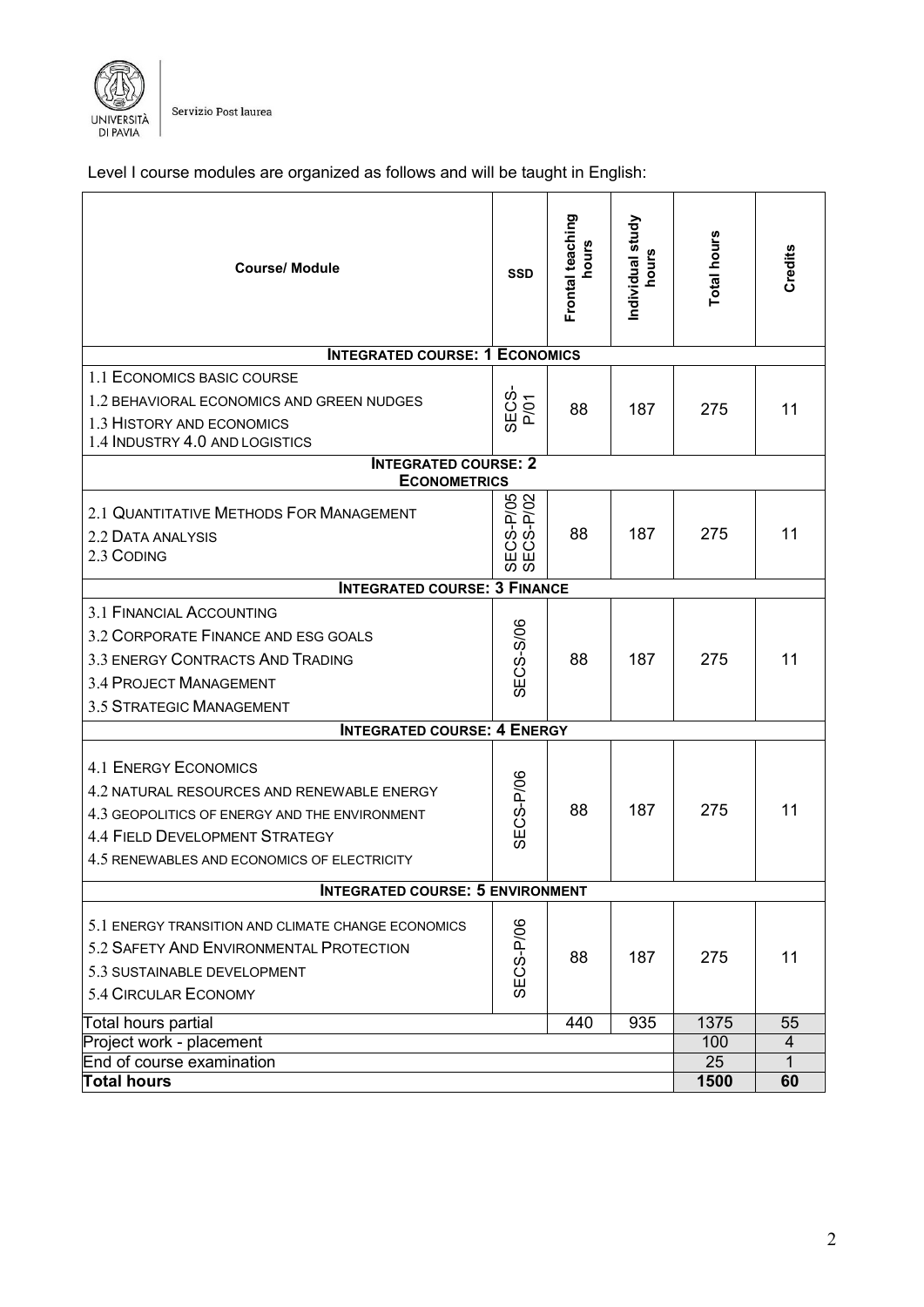

Servizio Post laurea

Level II course modules are organized as follows and will be taught in English:

| <b>Course/Module</b><br><b>INTEGRATED COURSE: 1 ECONOMICS</b>                                                                                                                                        | <b>GSS</b>             | Frontal teaching hours | Individual study hours | Total hours       | Credits                |
|------------------------------------------------------------------------------------------------------------------------------------------------------------------------------------------------------|------------------------|------------------------|------------------------|-------------------|------------------------|
|                                                                                                                                                                                                      |                        |                        |                        |                   |                        |
| 1.1 ECONOMICS ADVANCED COURSE<br>1.2 BEHAVIORAL ECONOMICS AND GREEN NUDGES<br>1.3 HISTORY AND ECONOMICS                                                                                              | SECS-<br>P/O1          | 88                     | 187                    | 275               | 11                     |
| <b>INTEGRATED COURSE: 2 ECONOMETRICS</b>                                                                                                                                                             |                        |                        |                        |                   |                        |
| 2.1 APPLIED ECONOMETRICS<br>2.2 SYSTEM DYNAMICS MODELLING FOR THE ENERGY<br>2.3 CODING                                                                                                               | SECS-P/05<br>SECS-P/02 | 88                     | 187                    | 275               | 11                     |
| <b>INTEGRATED COURSE: 3 FINANCE</b>                                                                                                                                                                  |                        |                        |                        |                   |                        |
| 3.1 FINANCIAL ACCOUNTING<br>3.2 CORPORATE FINANCE AND ESG GOALS<br>3.3 ENERGY CONTRACTS AND TRADING<br>3.4 PLANNING AND CONTROL<br>3.5 PROJECT MANAGEMENT<br>3.6 STRATEGIC MANAGEMENT                | <b>SECS-S/06</b>       | 88                     | 187                    | 275               | 11                     |
| <b>INTEGRATED COURSE: 4 ENERGY</b>                                                                                                                                                                   |                        |                        |                        |                   |                        |
| 4.1 ENERGY ECONOMICS<br>4.2 NATURAL RESOURCES AND RENEWABLE ENERGY<br>4.3 GEOPOLITICS OF ENERGY AND THE ENVIRONMENT<br>4.4 FIELD DEVELOPMENT STRATEGY<br>4.5 RENEWABLES AND ECONOMICS OF ELECTRICITY | ECS-P/06<br>の          | 88                     | 187                    | 275               | 11                     |
| <b>INTEGRATED COURSE: 5 ENVIRONMENT</b>                                                                                                                                                              |                        |                        |                        |                   |                        |
| 5.1 ENERGY TRANSITION AND CLIMATE CHANGE ECONOMICS<br>5. 2 SUSTAINABLE DEVELOPMENT<br>5.3 CIRCULAR ECONOMY<br>5.4 ENVIRONMENTAL ASSESSMENT                                                           | SECS-<br>P/06          | 88                     | 187                    | 275               | 11                     |
| Totale hours partial                                                                                                                                                                                 |                        | 440                    | 935                    | 1375              | 55                     |
| Project work - placement<br>End of course examination<br><b>Total hours</b>                                                                                                                          |                        |                        |                        | 100<br>25<br>1500 | 4<br>$\mathbf 1$<br>60 |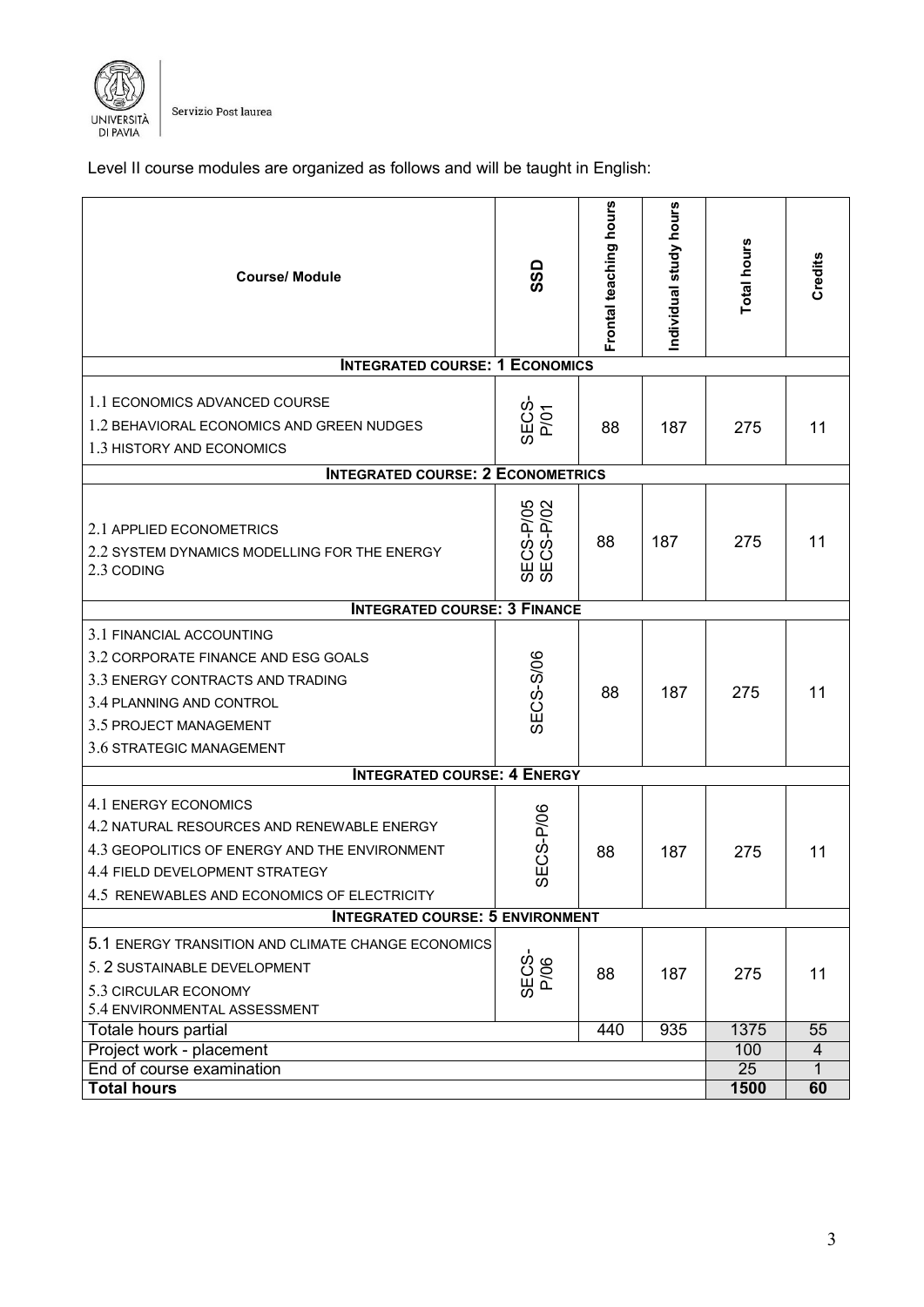

## <span id="page-3-0"></span>**ART. 4 - EVALUATION TEST**

Students' knowledge is evaluated through tests.

Marks are expressed as a percentage with a pass mark of 60/100.

Some seminar-based courses do not feature tests but a purely qualifying examination.

### <span id="page-3-1"></span>**ART. 5 - END OF COURSE EXAMINATION AND AWARD OF THE QUALIFICATION**

Once the course has concluded, students who have completed all of the activities and satisfied the set requirements will be awarded a Level I or Level II Masters degree in "**Energy and Environmental Management and Economics**".

The end of course examination consists in the preparation of a report on the project work (1 CFU), without any oral presentation.

## <span id="page-3-2"></span>**ART. 6 - TEACHING STAFF**

The Masters courses and modules will be held by teaching staff from the University of Pavia, experts from Eni and its subsidiaries and other highly-qualified experts.

## <span id="page-3-3"></span>**ART. 7 - ENTRY REQUIREMENTS**

#### **LEVEL I COURSE**

#### **a. ACADEMIC TITLES**

The level I course is aimed at candidates preferably with foreign citizenship who have achieved:

**a** *three-year degree (Bachelor's degree) pursuant to D.M. 270/2004 in ECONOMICS, ENGINEERING, MATHEMATICS, PHYSICS, CHEMISTRY, STATISTICS, GEOLOGY, LAW, POLITICAL SCIENCE AND INTERNATIONAL RELATIONS or equivalent qualification awarded abroad*

#### **b. OTHER REQUIREMENTS**

Further entrance requirements for level I course candidates are:

- date of birth equal to or after 1/1/1991
- excellent command of English (to be assessed during selection process)
- work experience in the energy sector is also preferential

#### **LEVEL II COURSE**

#### **a. ACADEMIC TITLES**

The Level II course is aimed at candidates candidates preferably with Italian citizenship who have achieved one of the following:

*a Masters degree, pursuant to Ministerial Decree 270/2004, in one of the following classes or an equivalent qualification awarded abroad:*

| Architettura e ingegneria edile-<br>$\blacksquare$<br>architettura LM4 | $\blacksquare$ Finanza LM16                       |
|------------------------------------------------------------------------|---------------------------------------------------|
| Ingegneria aerospaziale e astronautica<br>LM20                         | Ingegneria biomedica LM21                         |
| Ingegneria chimica LM22                                                | Ingegneria civile LM23<br>٠                       |
| Ingegneria dei sistemi edilizi LM24                                    | Ingegneria dell'automazione LM25                  |
| Ingegneria della sicurezza LM26                                        | Ingegneria delle telecomunicazioni LM27           |
| Ingegneria elettrica LM28                                              | Ingegneria elettronica LM29                       |
| Ingegneria energetica e nucleare LM30                                  | Ingegneria gestionale LM31                        |
| Ingegneria informatica LM32<br>$\blacksquare$                          | Ingegneria meccanica LM33                         |
| Ingegneria navale LM34                                                 | Ingegneria per l'ambiente e il territorio<br>LM35 |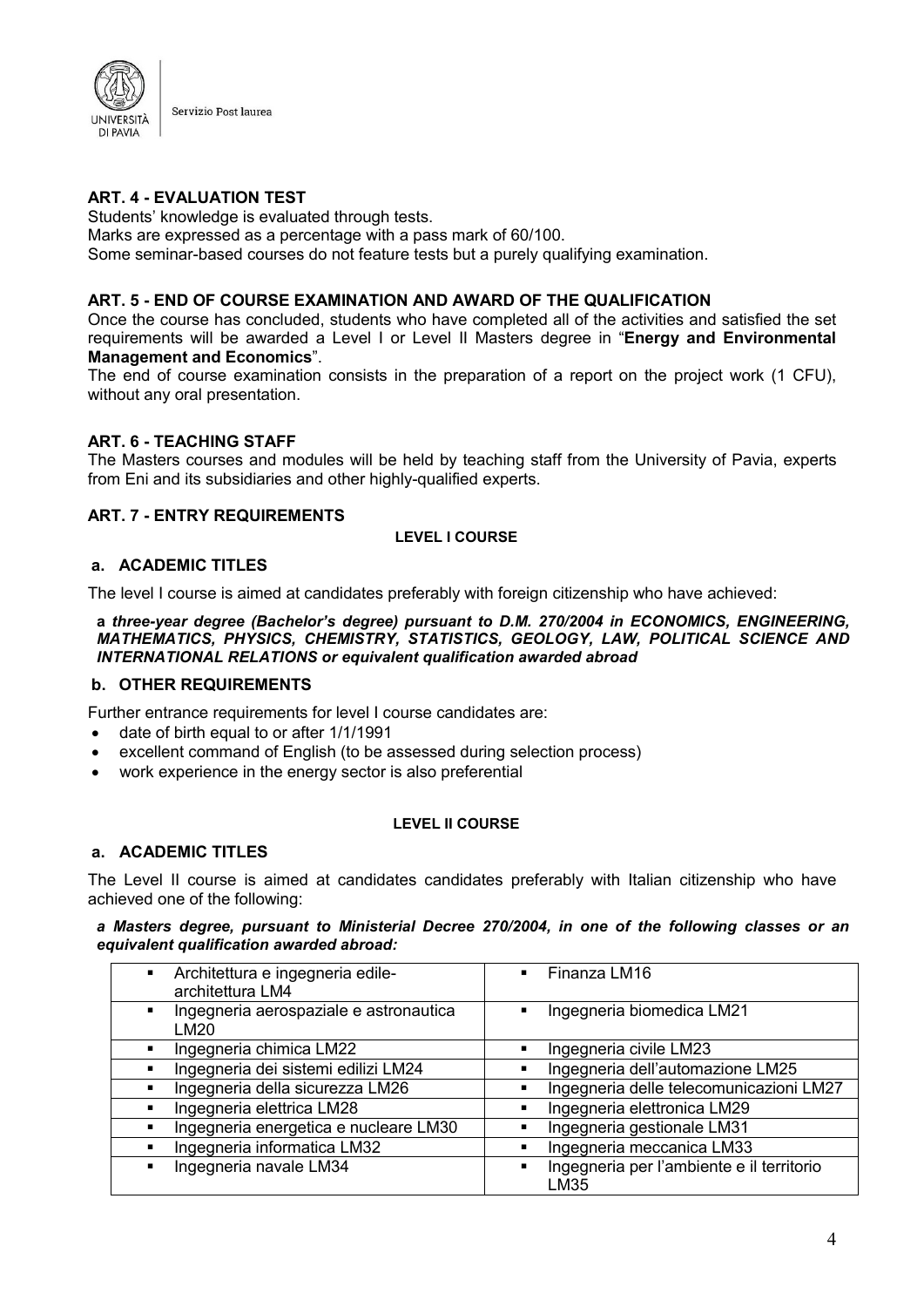

| Scienza e ingegneria dei materiali LM53                                  | Scienze dell'economia LM56       |
|--------------------------------------------------------------------------|----------------------------------|
| Scienze economiche per l'ambiente e la<br>$\blacksquare$<br>cultura LM76 | Scienze economico-aziendali LM77 |
| Scienze statistiche, attuariali e finanziarie<br>M83-                    |                                  |

## **b. OTHER REQUIREMENTS:**

Further entry requirements for **level II course candidates** are:

- possession of a Masters degree with a final mark not below 105/110 (95/100) in the classes cited in section 2 or an equivalent qualification awarded abroad;
- date of birth equal or after 1/1/1995;
- excellent command of English (to be assessed during selection process)

#### **Italian students awarded requested qualifications by 31 July 2022 are also admitted. Such candidates should include on their curriculum vitae the average mark of any examinations taken.**

The maximum number of students enrolled per course: **50**.

The minimum number of students required to activate the course: **7** (MEDEA Level II); **7** (MEDEA Level I)

The Academic Board reserves the right to consider whether to extend the number of course places offered.

#### **c. SELECTION PROCESS**

There is a two-stage selection process for each level of the course

#### PHASE 1: PRE-SELECTION BY UNIVERSITY OF PAVIA

The Servizio Post Laurea, once the deadline for admission has expired, will evaluate the eligibility of each candidate, taking into consideration the above-mentioned entry requirements as stated in the applications submitted on-line on the UNIPV portal. It will send a list of those candidates deemed eligible to the Masters Co-ordinator and to the Eni Corporate University for the next phase.

## PHASE 2: SELECTION BY THE CO-ORDINATOR AND ENI

Once it has received the list of students from the first phase of pre-selection, the Masters commission, composed of a Co-ordinator and Eni personnel, will allocate places on the Masters courses to candidates.

The Commission will identify and make a final decision on the candidates admitted to the second phase of selection. These candidates may be required to undergo technical/aptitudinal interviews in order to verify that they satisfy Eni's recruitment criteria.

When the selection process has concluded, a ranking list for each level (I and II) and divided by qualifying type will be drawn up. Should two or more candidates have the same score, preference will be given to the younger candidate.

Should one or more candidates withdraw, the place/s vacated will be made available to candidates who appear on the relative ranking list until all places have been filled.

Regarding ranking list positions, preference will be given to candidates from one of the countries benefiting from a scholarship (in particular, Italian citizenship for the Level II course and non-Italian citizenship for the Level I course).

The Commission composed of the Coordinator and Eni personnel will make a specific selection for each Master level, through the evaluation of the curriculum vitae submitted by candidates during online application. Subsequently candidates whose profile will be deemed pertaining to the professional figure they intend to train by the Commission may be required to undergo psycho-aptitude tests and technical/motivational interviews aimed at assessing eligibility according to the criteria of Eni Recruiting. At the end of the selection will be formulated, for each course (I and II level), a ranking of merit (for the level II master specific also for the type of entry academic title). Should two or more candidates have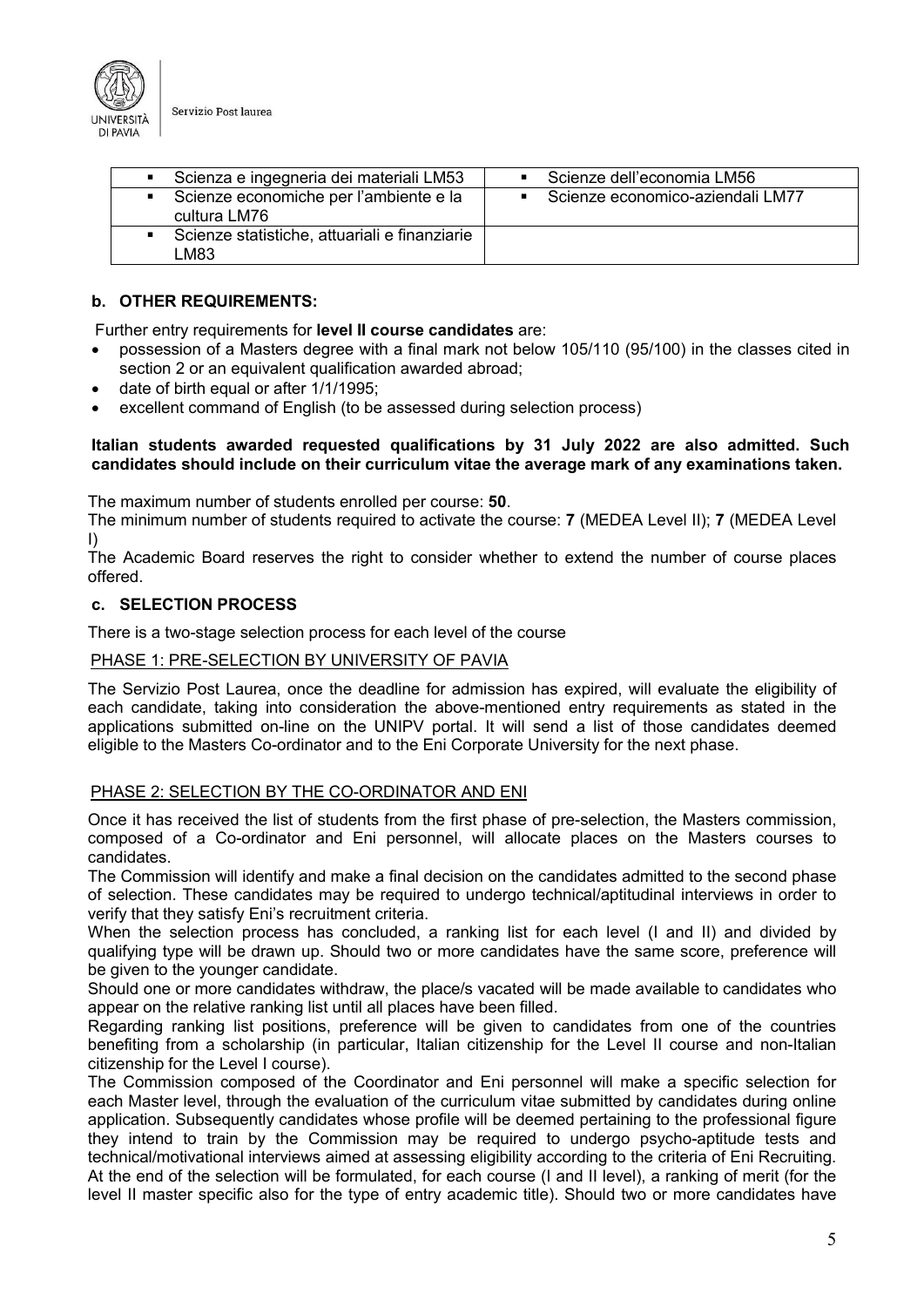

the same score, the youngest candidate prevails. Should one or more candidates withdraw, the place/s vacated will be made available to candidates who appear on the relative ranking list until all places have been filled. Regarding ranking list positions, preference will be given to candidates from one of the countries benefiting from a scholarship (in particular, Italian citizenship for the Level II course and non-Italian citizenship for the Level I course).

## **d. SCHOLARSHIPS**

Scholarship candidates are admitted to the Master courses and exempted from the payment of the €25,000 course fee. Further, in order to favor the diffusion of the culture of energy in countries of specific interest for the energy sector:

For the 2022-2023 edition all selected candidates who are citizens of one of the following countries will be awarded a scholarship, made available by ENI:

Albania, Algeria, Angola, Cyprus, Congo, Ivory Coast, Egypt, Ghana, Indonesia, Italy, Kazakhstan, Libya, Mexico, Mozambique, Nigeria, Turkmenistan, Vietnam.

When awarding scholarships, the Examining Board will evaluate the university curriculum, other qualifications and professional experience gained. Academic background or professional experience in the energy sector will be adequately evaluated.

The scholarship amounts to €1,000 before tax for Italian candidates and €1,300 before tax for candidates from abroad. As well as an exemption from the course fee, the scholarship includes free teaching materials and access to the company canteen.

#### <span id="page-5-0"></span>**ART. 8 - DEADLINE FOR ON-LINE COURSE APPLICATION**

Candidates must complete the admission procedure described in the Call for Applications from **7 February 2022** and by:

- **29 April 2022** for the Level I Masters course
- **9 May 2022** for the Level II Masters course

The requirements requested in the Call for Applications and Attachment must be held by the enrolment deadline date with the exception of that described in Article 7 regarding access to the Level II course (*Italian candidates who are awarded a qualification by 31 July 2022 will also be admitted*).

Once a completed application has been made on the Unipv portal, candidates must complete an application on the Eni.com website (either of the following links): <https://www.eni.com/it-IT/carriere/master-medea.html> - Italian version <https://www.eni.com/en-IT/careers/medea-masters.html> - English version

## <span id="page-5-1"></span>**ART. 9 - ATTACHMENT TO THE ON-LINE MASTERS APPLICATION**

Candidates must attach their **curriculum vitae** during the online application process, including an indication that they hold the requested entry and selection requirements.

All parts of the CV are recommended to be carefully and clearly drafted.

Candidates holding a qualification awarded abroad must attach, during the online application process, the documents indicated in Article 3 of the Call for Applications. To complete their enrolment, the requested documentation must be presented, in its original form, together with a declaration of legal validity from the Italian diplomatic representative situated in the state where the certificate was issued, **by 31/08/2022**, to the Ufficio Master - Servizio Post Laurea – via Ferrata 5, 27100 Pavia.